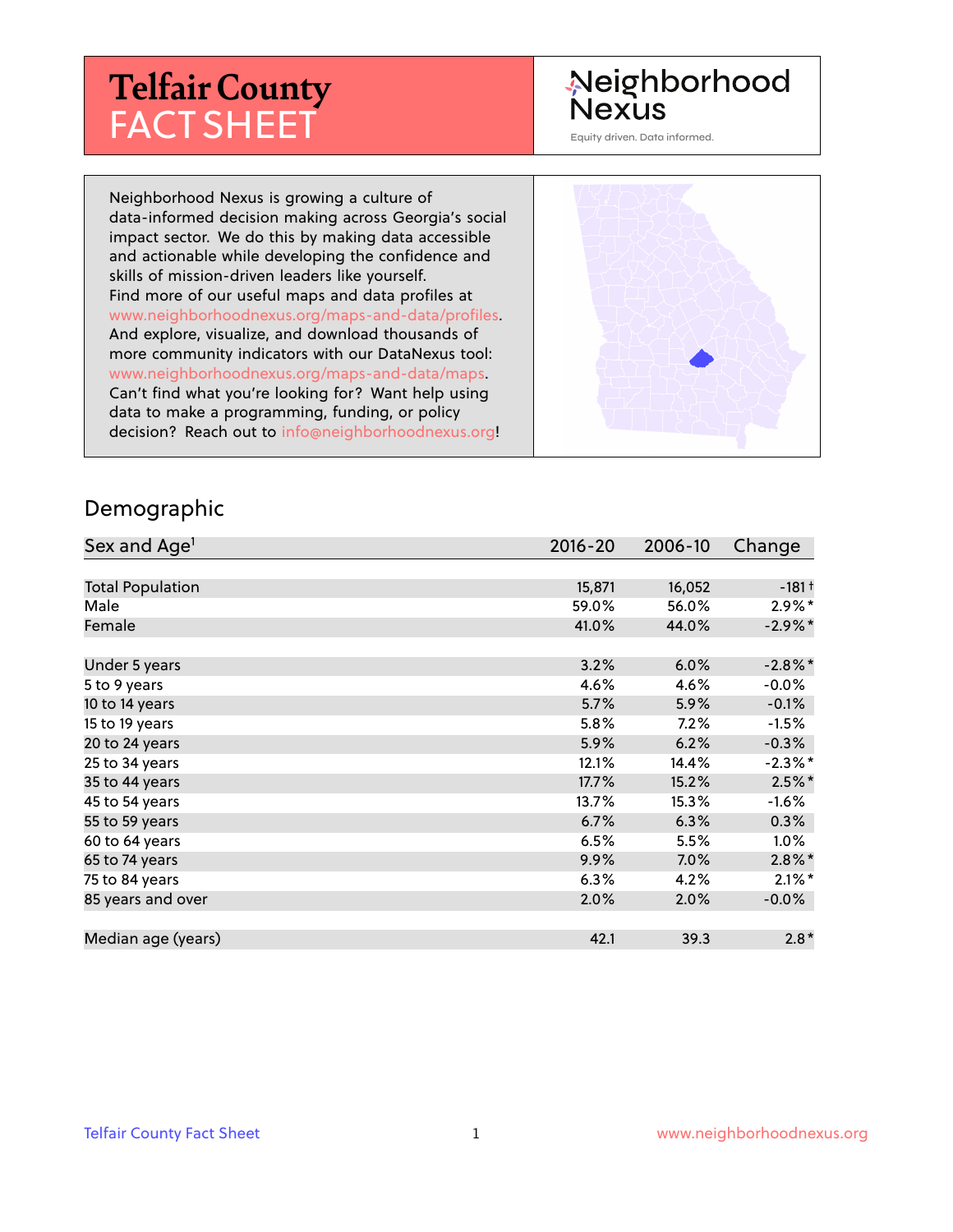# Demographic, continued...

| Race <sup>2</sup>                                   | $2016 - 20$ | 2006-10 | Change      |
|-----------------------------------------------------|-------------|---------|-------------|
| <b>Total population</b>                             | 15,871      | 16,052  | $-181+$     |
| One race                                            | 97.7%       | 99.3%   | $-1.6\%$ *  |
| White                                               | 52.5%       | 58.2%   | $-5.7\%$ *  |
| <b>Black or African American</b>                    | 39.3%       | 37.9%   | $1.4\%$ *   |
| American Indian and Alaska Native                   | 0.1%        | 0.1%    | $-0.1%$     |
| Asian                                               | 0.2%        | 0.4%    | $-0.2%$     |
| Native Hawaiian and Other Pacific Islander          | 0.0%        | 0.0%    | $-0.0%$     |
| Some other race                                     | 5.6%        | 2.6%    | $3.0\%$ *   |
| Two or more races                                   | 2.3%        | 0.7%    | $1.6\%$ *   |
| Race alone or in combination with other race(s) $3$ | $2016 - 20$ | 2006-10 | Change      |
| Total population                                    | 15,871      | 16,052  | $-181+$     |
| White                                               | 54.7%       | 58.8%   | $-4.1%$ *   |
| <b>Black or African American</b>                    | 39.4%       | 38.4%   | 1.0%        |
| American Indian and Alaska Native                   | 0.2%        | 0.1%    | 0.1%        |
| Asian                                               | 0.2%        | 0.5%    | $-0.3%$     |
| Native Hawaiian and Other Pacific Islander          | 0.1%        | 0.0%    | 0.0%        |
| Some other race                                     | 7.6%        | 2.8%    | 4.8%*       |
| Hispanic or Latino and Race <sup>4</sup>            | $2016 - 20$ | 2006-10 | Change      |
| <b>Total population</b>                             | 15,871      | 16,052  | $-181+$     |
| Hispanic or Latino (of any race)                    | 11.4%       | 11.4%   | $0.1%$ †    |
| Not Hispanic or Latino                              | 88.6%       | 88.6%   | $-0.1%$ †   |
| White alone                                         | 49.0%       | 51.1%   | $-2.1\%$ *  |
| Black or African American alone                     | 39.0%       | 36.5%   | $2.5%$ *    |
| American Indian and Alaska Native alone             | 0.0%        | 0.0%    | 0.0%        |
| Asian alone                                         | 0.1%        | 0.4%    | $-0.3%$     |
| Native Hawaiian and Other Pacific Islander alone    | 0.0%        | 0.0%    | 0.0%        |
| Some other race alone                               | 0.1%        | 0.1%    | $-0.0%$     |
| Two or more races                                   | 0.4%        | 0.6%    | $-0.2%$     |
| U.S. Citizenship Status <sup>5</sup>                | $2016 - 20$ | 2006-10 | Change      |
| Foreign-born population                             | 1,624       | 1,961   | $-337*$     |
| Naturalized U.S. citizen                            | 2.3%        | 15.5%   | $-13.2\%$ * |
| Not a U.S. citizen                                  | 97.7%       | 84.5%   | 13.2%*      |
|                                                     |             |         |             |
| Citizen, Voting Age Population <sup>6</sup>         | $2016 - 20$ | 2006-10 | Change      |
| Citizen, 18 and over population                     | 11,678      | 11,217  | 461*        |
| Male                                                | 54.8%       | 53.2%   | 1.6%        |
| Female                                              | 45.2%       | 46.8%   | $-1.6%$     |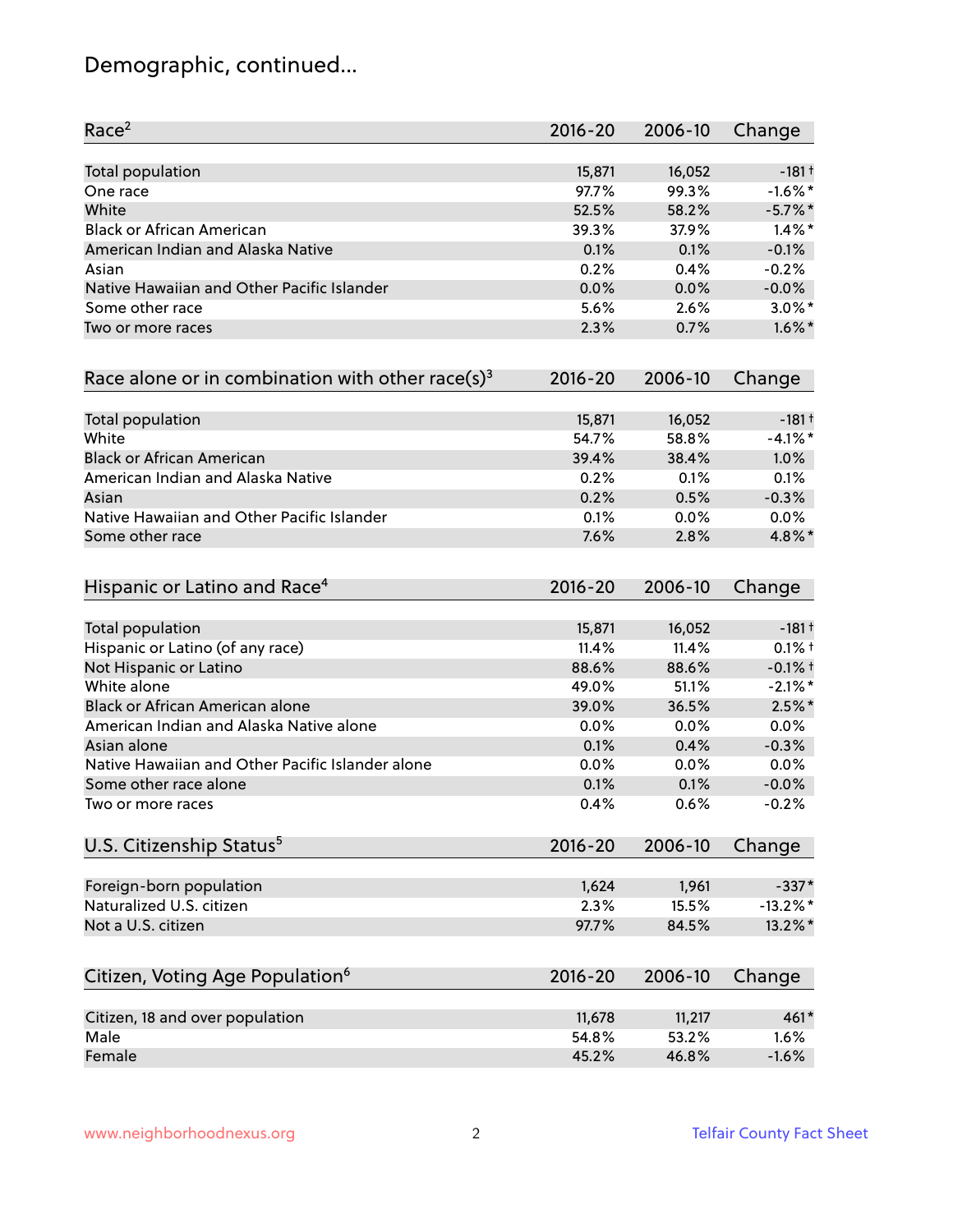#### Economic

| Income <sup>7</sup>                                 | 2016-20 | 2006-10 | Change      |
|-----------------------------------------------------|---------|---------|-------------|
|                                                     |         |         |             |
| All households                                      | 4,481   | 5,681   | $-1,200*$   |
| Less than \$10,000                                  | 7.5%    | 22.6%   | $-15.2\%$ * |
| \$10,000 to \$14,999                                | 16.8%   | 12.4%   | 4.3%*       |
| \$15,000 to \$24,999                                | 12.6%   | 16.3%   | $-3.7%$     |
| \$25,000 to \$34,999                                | 15.7%   | 13.7%   | 2.1%        |
| \$35,000 to \$49,999                                | 12.7%   | 10.9%   | 1.7%        |
| \$50,000 to \$74,999                                | 11.6%   | 13.2%   | $-1.6%$     |
| \$75,000 to \$99,999                                | 13.5%   | 5.5%    | $8.0\%$ *   |
| \$100,000 to \$149,999                              | 6.8%    | 3.8%    | $3.0\%$ *   |
| \$150,000 to \$199,999                              | 0.6%    | 1.3%    | $-0.7%$     |
| \$200,000 or more                                   | 2.2%    | 0.1%    | $2.1\%$ *   |
| Median household income (dollars)                   | 32,764  | 23,876  | 8,888*      |
| Mean household income (dollars)                     | 53,563  | 34,131  | 19,432*     |
| With earnings                                       | 58.8%   | 59.6%   | $-0.8%$     |
| Mean earnings (dollars)                             | 65,704  | 42,625  | 23,079*     |
| <b>With Social Security</b>                         | 46.1%   | 38.8%   | $7.3\%$ *   |
| Mean Social Security income (dollars)               | 16,796  | 12,291  | 4,506*      |
| With retirement income                              | 12.9%   | 11.0%   | 1.9%        |
| Mean retirement income (dollars)                    | 15,093  | 17,990  | $-2,896$    |
| With Supplemental Security Income                   | 6.0%    | 8.5%    | $-2.4%$     |
| Mean Supplemental Security Income (dollars)         | 9,002   | 9,175   | $-173$      |
| With cash public assistance income                  | 2.3%    | 0.7%    | $1.5%$ *    |
| Mean cash public assistance income (dollars)        | 4,099   | 2,110   | 1,989       |
| With Food Stamp/SNAP benefits in the past 12 months | 22.2%   | 19.2%   | 2.9%        |
|                                                     |         |         |             |
| Families                                            | 3,121   | 3,479   | $-358$      |
| Less than \$10,000                                  | 11.5%   | 13.7%   | $-2.2%$     |
| \$10,000 to \$14,999                                | 6.4%    | 5.7%    | 0.7%        |
| \$15,000 to \$24,999                                | 12.3%   | 17.5%   | $-5.2%$     |
| \$25,000 to \$34,999                                | 14.6%   | 12.2%   | 2.4%        |
| \$35,000 to \$49,999                                | 13.1%   | 16.0%   | $-2.8%$     |
| \$50,000 to \$74,999                                | 13.3%   | 18.0%   | $-4.7%$     |
| \$75,000 to \$99,999                                | 16.7%   | 8.7%    | $8.0\%$ *   |
| \$100,000 to \$149,999                              | 8.5%    | $6.1\%$ | 2.4%        |
| \$150,000 to \$199,999                              | 0.9%    | 2.2%    | $-1.3%$     |
| \$200,000 or more                                   | 2.6%    | 0.0%    | 2.6%        |
| Median family income (dollars)                      | 41,836  | 36,109  | 5,727       |
| Mean family income (dollars)                        | 57,937  | 43,635  | $14,302*$   |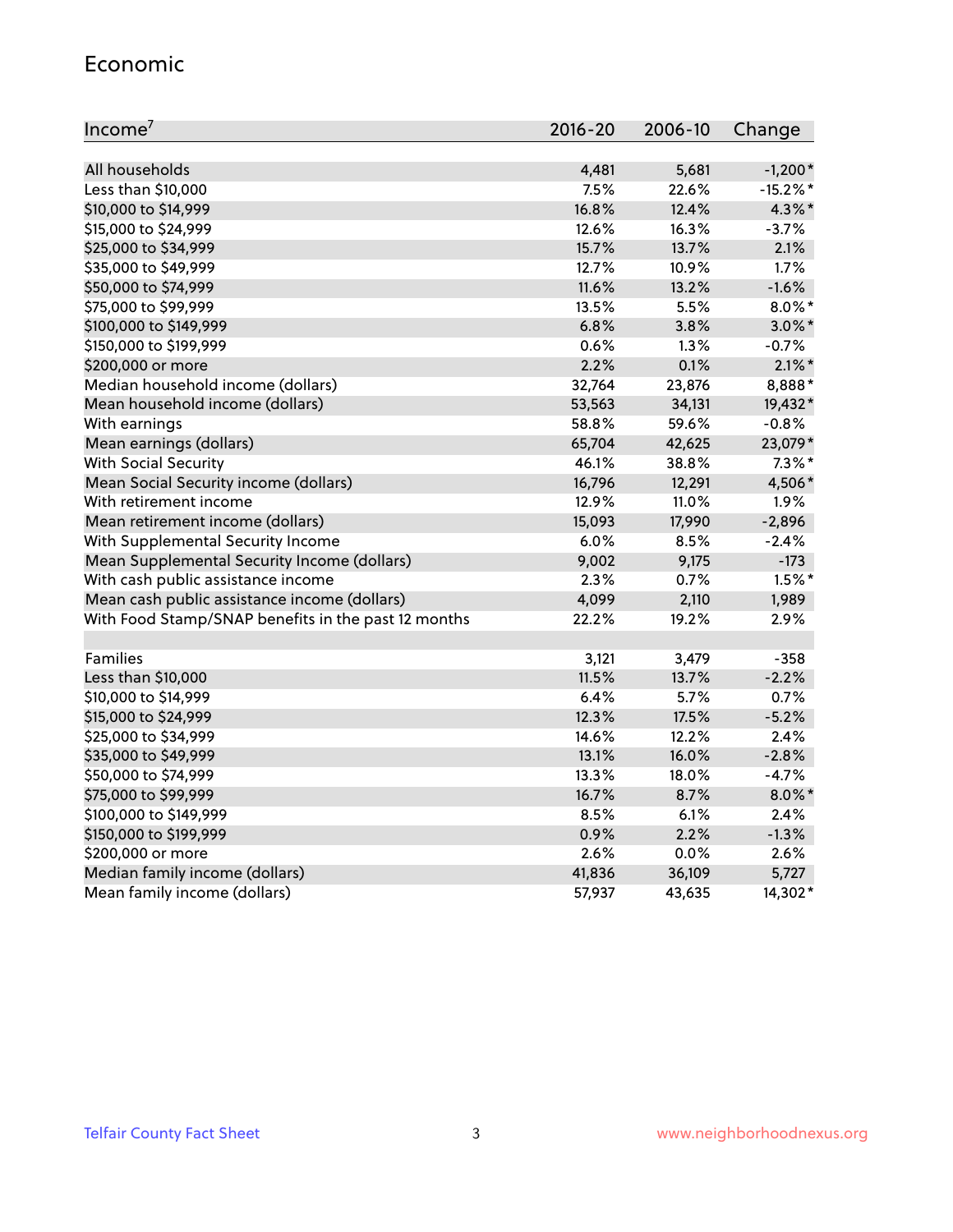### Economic, continued...

| Income, continued <sup>8</sup>                                        | $2016 - 20$ | 2006-10 | Change             |
|-----------------------------------------------------------------------|-------------|---------|--------------------|
|                                                                       |             |         |                    |
| Nonfamily households                                                  | 1,360       | 2,202   | $-842*$            |
| Median nonfamily income (dollars)                                     | 15,235      | 11,563  | $3,672*$           |
| Mean nonfamily income (dollars)                                       | 37,037      | 18,351  | 18,685*            |
| Median earnings for workers (dollars)                                 | 32,335      | 21,852  | 10,483*            |
| Median earnings for male full-time, year-round workers<br>(dollars)   | 45,506      | 27,278  | 18,228*            |
| Median earnings for female full-time, year-round workers<br>(dollars) | 31,510      | 28,253  | $3,257*$           |
| Per capita income (dollars)                                           | 17,518      | 13,420  | 4,098*             |
|                                                                       | $2016 - 20$ |         |                    |
| Families and People Below Poverty Level <sup>9</sup>                  |             | 2006-10 | Change             |
| <b>All families</b>                                                   | 23.9%       | 23.3%   | 0.7%               |
| With related children under 18 years                                  | 38.0%       | 36.3%   | 1.7%               |
| With related children under 5 years only                              | 65.0%       | 58.9%   | 6.2%               |
| Married couple families                                               | 11.6%       | 12.2%   | $-0.6%$            |
| With related children under 18 years                                  | 19.7%       | 19.0%   | 0.8%               |
| With related children under 5 years only                              | 41.0%       | 46.8%   | $-5.8%$            |
| Families with female householder, no husband present                  | 42.3%       | 49.0%   | $-6.7%$            |
| With related children under 18 years                                  | 56.6%       | 57.0%   | $-0.4%$            |
| With related children under 5 years only                              | 88.1%       | 59.0%   | 29.1%              |
|                                                                       |             |         |                    |
| All people                                                            | 27.4%       | 31.3%   | $-3.9%$            |
| Under 18 years                                                        | 45.8%       | 39.1%   | 6.7%               |
| Related children under 18 years                                       | 45.8%       | 38.5%   | 7.2%               |
| Related children under 5 years                                        | 63.1%       | 47.0%   | 16.1%              |
| Related children 5 to 17 years                                        | 42.2%       | 34.9%   | 7.3%               |
| 18 years and over                                                     | 22.8%       | 28.9%   | $-6.0\%$ *         |
| 18 to 64 years                                                        | 25.7%       | 28.7%   | $-3.0%$            |
| 65 years and over                                                     | 14.9%       | 29.5%   | $-14.6\%$ *        |
| People in families                                                    | 24.6%       | 25.7%   | $-1.1%$            |
| Unrelated individuals 15 years and over                               | 41.9%       | 52.7%   | $-10.7%$ *         |
|                                                                       |             |         |                    |
| Non-Hispanic white people                                             | 19.6%       | 20.2%   | $-0.7%$            |
| Black or African-American people                                      | 34.7%       | 46.2%   | $-11.5%$ *         |
| Asian people                                                          | $0.0\%$     | (X)     | $(X)$ <sup>+</sup> |
| Hispanic or Latino people                                             | 81.6%       | 52.0%   | 29.6%              |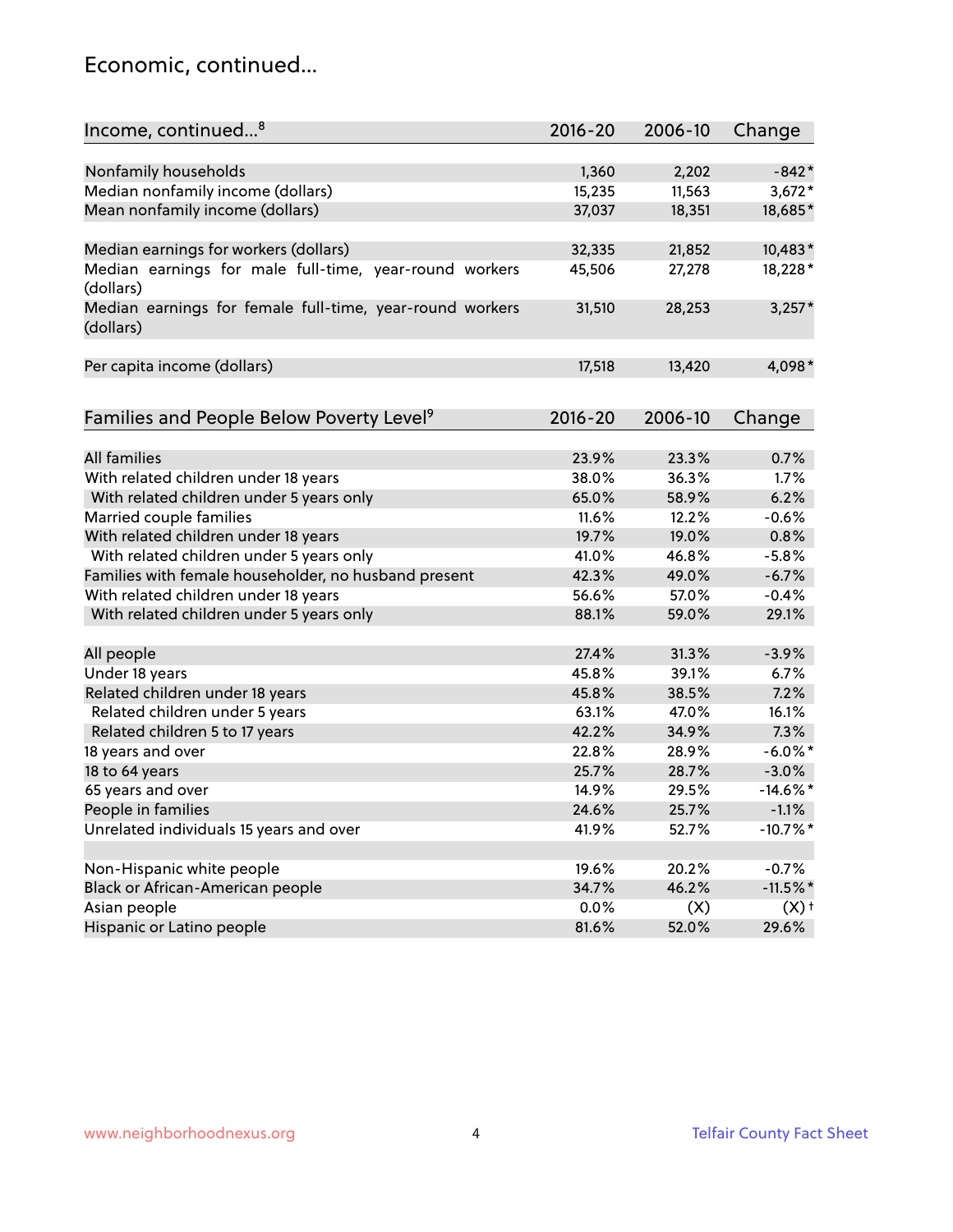# Employment

| Employment Status <sup>10</sup>                                                               | 2010        | 2020    | Change     |
|-----------------------------------------------------------------------------------------------|-------------|---------|------------|
| In Labor Force                                                                                | 3,782       | 5,234   | 5,234      |
| <b>Unemployment Rate</b>                                                                      | 9.9%        | 14.7%   | $-4.8%$    |
| Industry <sup>11</sup>                                                                        | $2016 - 20$ | 2006-10 | Change     |
|                                                                                               |             |         |            |
| Civilian employed population 16 years and over                                                | 4,797       | 5,121   | $-324$     |
| Agriculture, forestry, fishing and hunting, and mining                                        | 6.8%        | 5.8%    | 0.9%       |
| Construction                                                                                  | 4.5%        | 5.5%    | $-1.0%$    |
| Manufacturing                                                                                 | 18.4%       | 15.2%   | 3.2%       |
| Wholesale trade                                                                               | 1.8%        | 1.6%    | 0.1%       |
| Retail trade                                                                                  | 6.7%        | 11.5%   | $-4.9%$ *  |
| Transportation and warehousing, and utilities                                                 | 5.1%        | 5.0%    | 0.1%       |
| Information                                                                                   | 2.0%        | 0.4%    | $1.6\%$ *  |
| Finance and insurance, and real estate and rental and leasing                                 | 1.9%        | 4.2%    | $-2.3%$    |
| Professional, scientific, and management, and administrative<br>and waste management services | 2.5%        | 3.5%    | $-1.0%$    |
| Educational services, and health care and social assistance                                   | 29.4%       | 19.4%   | 10.0%*     |
| Arts, entertainment, and recreation, and accommodation and<br>food services                   | 6.4%        | 4.8%    | 1.6%       |
| Other services, except public administration                                                  | 6.0%        | 5.8%    | 0.2%       |
| <b>Public administration</b>                                                                  | 8.7%        | 17.3%   | $-8.6\%$ * |
| Occupation <sup>12</sup>                                                                      | $2016 - 20$ | 2006-10 | Change     |
|                                                                                               |             |         |            |
| Civilian employed population 16 years and over                                                | 4,797       | 5,121   | $-324$     |
| Management, business, science, and arts occupations                                           | 25.0%       | 24.3%   | 0.7%       |
| Service occupations                                                                           | 20.1%       | 23.8%   | $-3.7%$    |
| Sales and office occupations                                                                  | 10.8%       | 14.1%   | $-3.3%$    |
| Natural<br>resources,<br>construction,<br>and<br>maintenance<br>occupations                   | 19.6%       | 15.5%   | 4.1%       |
| Production, transportation, and material moving occupations                                   | 24.6%       | 22.3%   | 2.2%       |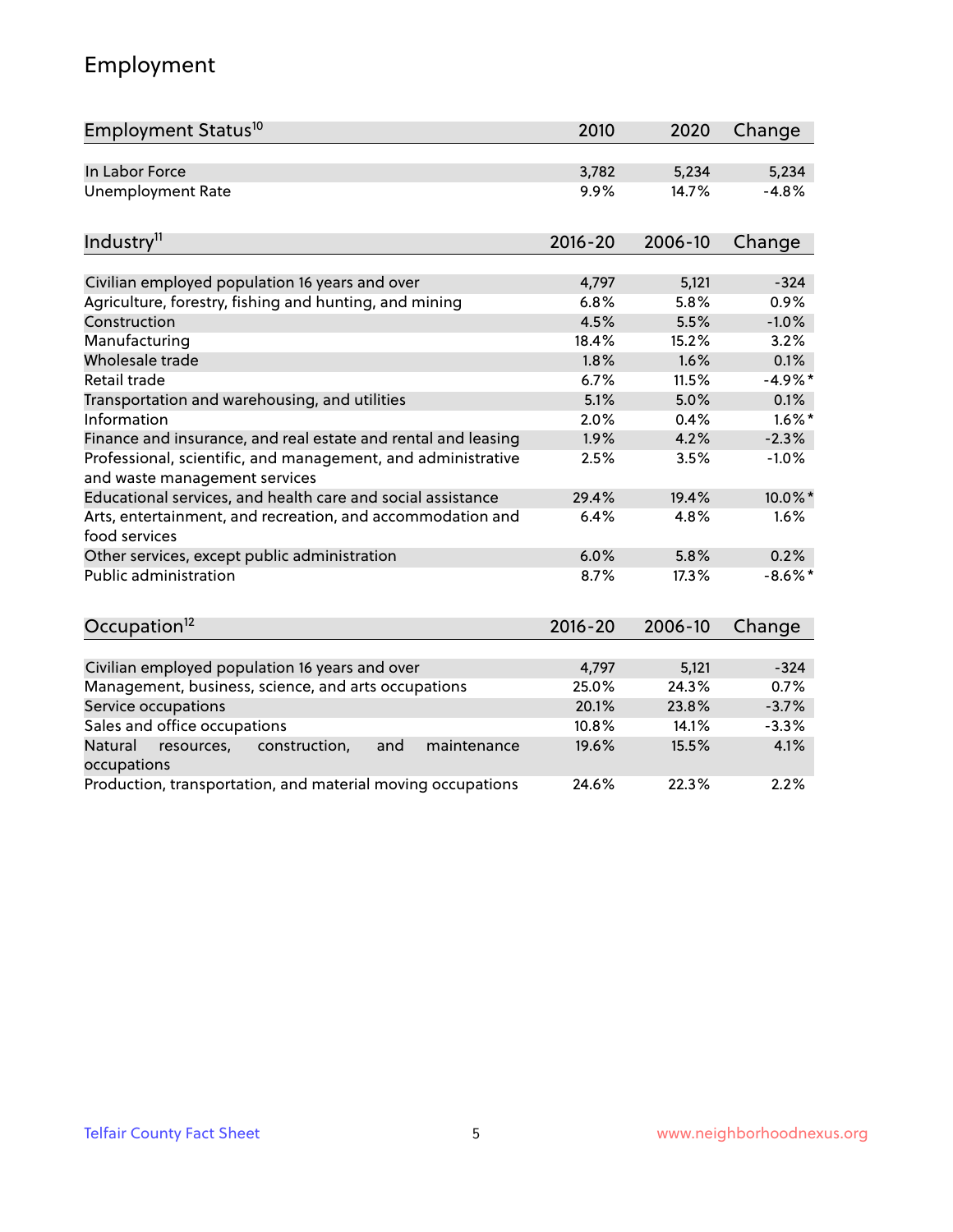# Employment, continued...

| Class of Worker <sup>13</sup>                          | $2016 - 20$ | 2006-10 | Change      |
|--------------------------------------------------------|-------------|---------|-------------|
| Civilian employed population 16 years and over         | 4,797       | 5,121   | $-324$      |
| Private wage and salary workers                        | 73.7%       | 66.2%   | 7.5%        |
| Government workers                                     | 18.9%       | 29.6%   | $-10.7\%$ * |
| Self-employed in own not incorporated business workers | 6.0%        | 4.2%    | 1.8%        |
| <b>Unpaid family workers</b>                           | 1.4%        | 0.0%    | 1.4%        |
|                                                        |             |         |             |
| Job Flows <sup>14</sup>                                | 2019        | 2010    | Change      |
| Total Jobs in county                                   | 3,449       | 4,099   | $-650$      |
| Held by residents of county                            | 35.7%       | 38.6%   | $-2.9%$     |
| Held by non-residents of county                        | 64.3%       | 61.4%   | 2.9%        |
|                                                        |             |         |             |
| Jobs by Industry Sector <sup>15</sup>                  | 2019        | 2010    | Change      |
| Total Jobs in county                                   | 3,449       | 4,099   | $-650$      |
| Goods Producing sectors                                | 30.7%       | 38.3%   | $-7.6%$     |
| Trade, Transportation, and Utilities sectors           | 13.4%       | 10.3%   | 3.1%        |
| All Other Services sectors                             | 55.9%       | 51.4%   | 4.5%        |
|                                                        |             |         |             |
| Total Jobs in county held by county residents          | 1,231       | 1,582   | $-351$      |
| <b>Goods Producing sectors</b>                         | 31.5%       | 37.7%   | $-6.2%$     |
| Trade, Transportation, and Utilities sectors           | 8.9%        | 8.5%    | 0.4%        |
| All Other Services sectors                             | 59.5%       | 53.7%   | 5.8%        |
| Jobs by Earnings <sup>16</sup>                         | 2019        | 2010    | Change      |
|                                                        |             |         |             |
| Total Jobs in county                                   | 3,449       | 4,099   | $-650$      |
| Jobs with earnings \$1250/month or less                | 31.5%       | 35.0%   | $-3.5%$     |
| Jobs with earnings \$1251/month to \$3333/month        | 44.1%       | 51.9%   | $-7.8%$     |
| Jobs with earnings greater than \$3333/month           | 24.4%       | 13.2%   | 11.3%       |
| Total Jobs in county held by county residents          | 1,231       | 1,582   | $-351$      |
| Jobs with earnings \$1250/month or less                | 36.1%       | 36.9%   | $-0.8%$     |
| Jobs with earnings \$1251/month to \$3333/month        | 39.8%       | 48.0%   | $-8.2%$     |
| Jobs with earnings greater than \$3333/month           | 24.1%       | 15.0%   | 9.1%        |
|                                                        |             |         |             |
| Jobs by Age of Worker <sup>17</sup>                    | 2019        | 2010    | Change      |
| Total Jobs in county                                   | 3,449       | 4,099   | $-650$      |
| Jobs with workers age 29 or younger                    | 21.6%       | 23.2%   | $-1.6%$     |
| Jobs with workers age 30 to 54                         | 52.9%       | 58.5%   | $-5.6%$     |
| Jobs with workers age 55 or older                      | 25.5%       | 18.2%   | 7.3%        |
|                                                        |             |         |             |
| Total Jobs in county held by county residents          | 1,231       | 1,582   | $-351$      |
| Jobs with workers age 29 or younger                    | 18.5%       | 21.0%   | $-2.5%$     |
| Jobs with workers age 30 to 54                         | 51.3%       | 54.2%   | $-3.0%$     |
| Jobs with workers age 55 or older                      | 30.2%       | 24.8%   | 5.4%        |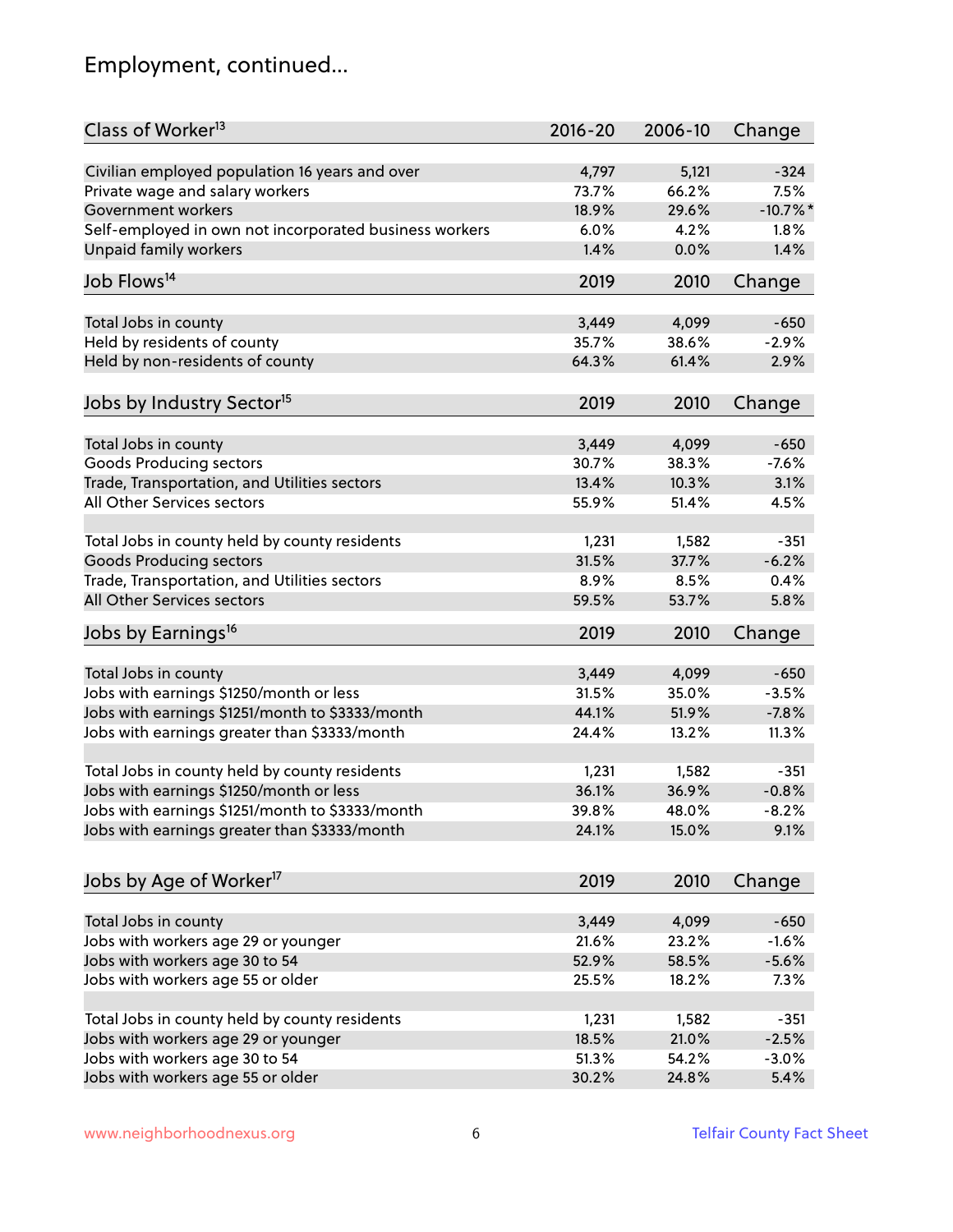#### Education

| Early Learning <sup>18</sup>                        |                 |                 | 2022         |
|-----------------------------------------------------|-----------------|-----------------|--------------|
| Licensed Capacity of Early Learning Centers         |                 |                 | 198          |
| Licenced capacity per 1,000 children ages 0-4       |                 |                 | 302.8        |
| School Enrollment <sup>19</sup>                     | 2022            | 2010            | Change       |
|                                                     |                 |                 |              |
| <b>Enrolled in Public School</b>                    | 1,606           | 1,773           | $-167$       |
| White<br><b>Black or African-American</b>           | 48.4%           | 54.8%           | $-6.3%$      |
|                                                     | 38.5%           | 42.9%           | $-4.4%$      |
| Asian                                               | 0.6%            | 0.0%            | 0.6%         |
| <b>Native American</b><br>Pacific Islander          | 0.1%<br>0.0%    | 0.0%            | 0.1%         |
| <b>Biracial or Multi-Racial</b>                     | 4.5%            | 0.0%<br>0.0%    | 0.0%<br>4.5% |
|                                                     |                 | 0.0%            |              |
| Hispanic or Latino                                  | 7.8%            |                 | 7.8%         |
| Georgia Milestones: 3rd Grade Reading <sup>20</sup> |                 |                 | 2019         |
| <b>Number of Students Tested</b>                    |                 |                 | 123          |
| Proficient or Distinguished                         |                 |                 | 30.1%        |
| Georgia Milestones: 8th Grade Math <sup>21</sup>    |                 |                 | 2019         |
|                                                     |                 |                 |              |
| <b>Number of Students Tested</b>                    |                 |                 | 115          |
| Proficient or Distinguished                         |                 |                 | 55.7%        |
| Graduation Rates <sup>22</sup>                      | 2021            | 2012            | Change       |
|                                                     |                 |                 |              |
| Cohort                                              | 116             | 101             | 15           |
| <b>High School Graduation Rate</b>                  | 90.5%           | 69.3%           | 21.2%        |
| Educational Attainment <sup>23</sup>                | $2016 - 20$     | 2006-10         | Change       |
|                                                     |                 |                 |              |
| Population 25 years and over                        | 11,876<br>13.1% | 11,249<br>11.7% | 627*<br>1.4% |
| Less than 9th grade                                 | 15.1%           | 19.4%           |              |
| 9th to 12th grade, no diploma                       |                 |                 | $-4.2\%$ *   |
| High school graduate (includes equivalency)         | 49.7%           | 45.0%           | 4.7%         |
| Some college, no degree                             | 9.3%            | 8.2%            | 1.1%         |
| Associate's degree                                  | 5.8%            | 7.5%            | $-1.7%$      |
| Bachelor's degree                                   | 3.8%            | 4.3%            | $-0.4%$      |
| Graduate or professional degree                     | 3.1%            | 3.8%            | $-0.7%$      |
| Percent high school graduate or higher              | 71.8%           | 68.9%           | 2.9%         |
| Percent bachelor's degree or higher                 | 7.0%            | 8.1%            | $-1.2%$      |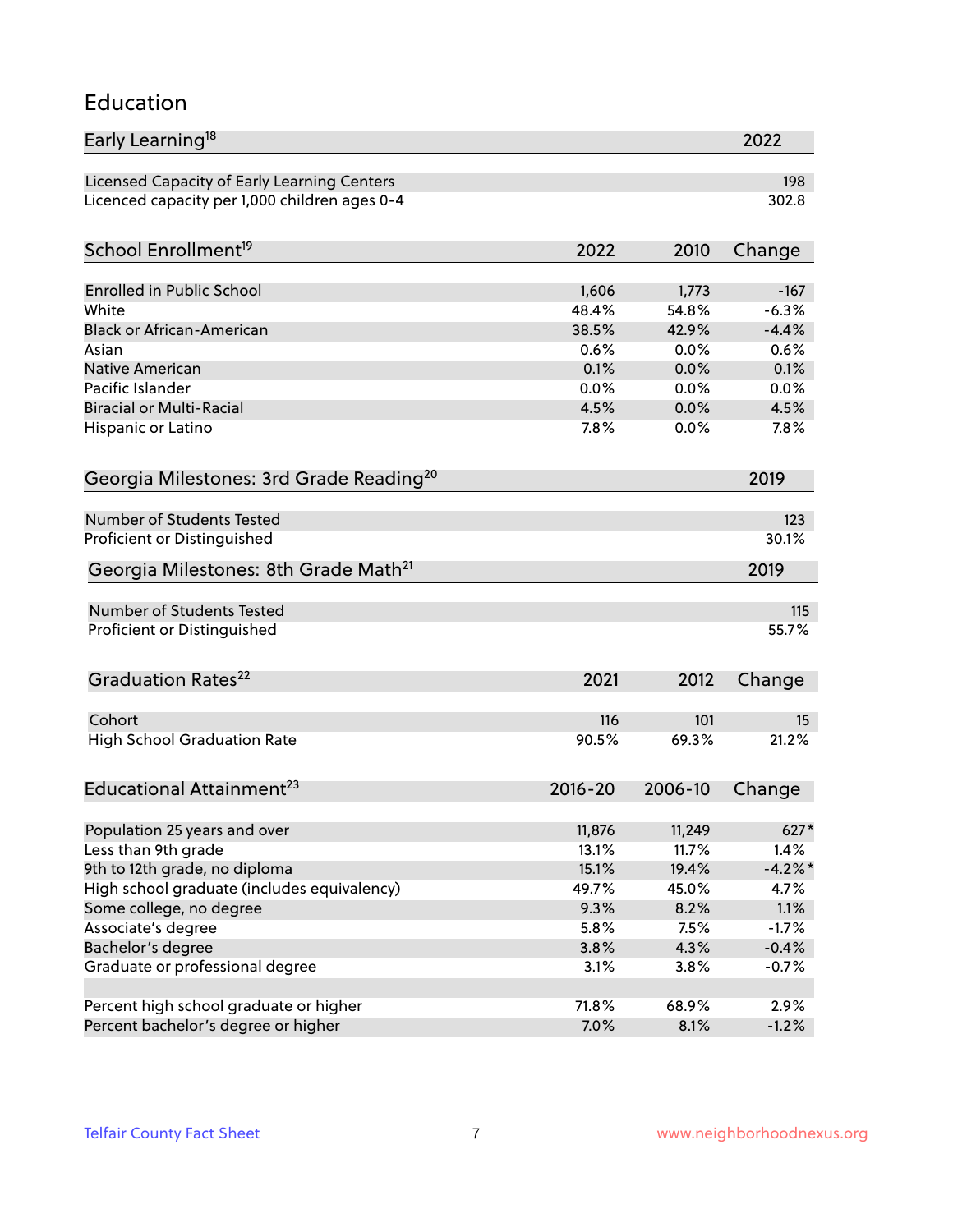### Housing

| Households by Type <sup>24</sup>                     | 2016-20     | 2006-10 | Change      |
|------------------------------------------------------|-------------|---------|-------------|
|                                                      |             |         |             |
| <b>Total households</b>                              | 4,481       | 5,681   | $-1,200*$   |
| Family households (families)                         | 69.6%       | 61.2%   | $8.4\%$ *   |
| With own children under 18 years                     | 23.2%       | 28.2%   | $-5.0%$     |
| Married-couple family                                | 42.6%       | 43.5%   | $-0.9%$     |
| With own children of the householder under 18 years  | 12.0%       | 17.7%   | $-5.7\%$ *  |
| Male householder, no wife present, family            | 6.0%        | 5.2%    | 0.8%        |
| With own children of the householder under 18 years  | 1.4%        | 2.7%    | $-1.3%$     |
| Female householder, no husband present, family       | 21.0%       | 12.5%   | $8.5\%$ *   |
| With own children of the householder under 18 years  | 9.9%        | 7.8%    | 2.0%        |
| Nonfamily households                                 | 30.4%       | 38.8%   | $-8.4\%$ *  |
| Householder living alone                             | 28.0%       | 34.3%   | $-6.3\%$ *  |
| 65 years and over                                    | 12.9%       | 13.8%   | $-0.9%$     |
| Households with one or more people under 18 years    | 27.6%       | 33.3%   | $-5.6\%$ *  |
| Households with one or more people 65 years and over | 37.3%       | 27.9%   | $9.4\%$ *   |
|                                                      |             |         |             |
| Average household size                               | 2.83        | 2.30    | $0.53*$     |
| Average family size                                  | 3.38        | 2.96    | $0.42*$     |
| Housing Occupancy <sup>25</sup>                      | $2016 - 20$ | 2006-10 | Change      |
| Total housing units                                  | 7,286       | 6,886   | 400*        |
| Occupied housing units                               | 61.5%       | 82.5%   | $-21.0\%$ * |
| Vacant housing units                                 | 38.5%       | 17.5%   | 21.0%*      |
|                                                      |             |         |             |
| Homeowner vacancy rate                               | 0.7         | 2.7     | $-2.0$      |
| Rental vacancy rate                                  | 9.6         | 8.9     | 0.7         |
| Units in Structure <sup>26</sup>                     | $2016 - 20$ | 2006-10 | Change      |
|                                                      |             |         | 400*        |
| Total housing units                                  | 7,286       | 6,886   | $-4.6%$     |
| 1-unit, detached                                     | 62.0%       | 66.6%   |             |
| 1-unit, attached                                     | 0.2%        | 0.2%    | $-0.0%$     |
| 2 units                                              | 4.0%        | 2.4%    | 1.7%        |
| 3 or 4 units                                         | 1.6%        | 3.7%    | $-2.1%$     |
| 5 to 9 units                                         | 6.4%        | 1.8%    | 4.6%*       |
| 10 to 19 units                                       | 0.4%        | 0.5%    | $-0.1%$     |
| 20 or more units                                     | 0.1%        | 0.5%    | $-0.5%$     |
| Mobile home                                          | 25.4%       | 24.4%   | 1.0%        |
| Boat, RV, van, etc.                                  | 0.0%        | 0.0%    | $0.0\%$     |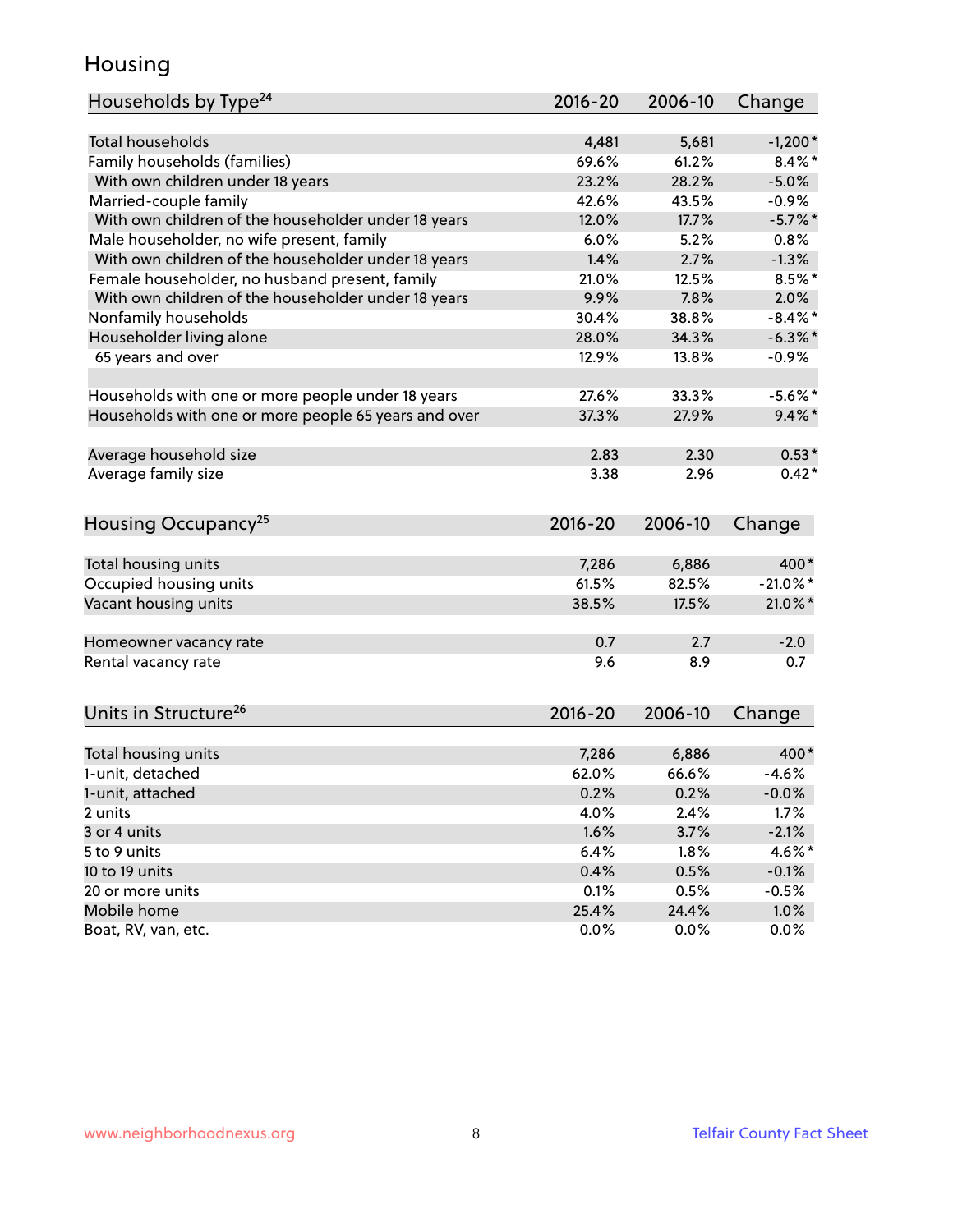# Housing, Continued...

| Year Structure Built <sup>27</sup>             | 2016-20     | 2006-10 | Change      |
|------------------------------------------------|-------------|---------|-------------|
| Total housing units                            | 7,286       | 6,886   | 400*        |
| Built 2014 or later                            | 1.4%        | (X)     | (X)         |
| Built 2010 to 2013                             | 0.9%        | (X)     | (X)         |
| Built 2000 to 2009                             | 6.3%        | 2.8%    | $3.5%$ *    |
| Built 1990 to 1999                             | 18.3%       | 11.7%   | $6.6\%$ *   |
| Built 1980 to 1989                             | 12.3%       | 15.6%   | $-3.3%$     |
| Built 1970 to 1979                             | 18.2%       | 20.2%   | $-2.0%$     |
| Built 1960 to 1969                             | 19.9%       | 13.2%   | $6.7%$ *    |
| Built 1950 to 1959                             | 8.1%        | 14.0%   | $-6.0\%$ *  |
| Built 1940 to 1949                             | 5.4%        | 12.0%   | $-6.6\%$ *  |
| Built 1939 or earlier                          | 9.2%        | 10.4%   | $-1.2%$     |
| Housing Tenure <sup>28</sup>                   | $2016 - 20$ | 2006-10 | Change      |
| Occupied housing units                         | 4,481       | 5,681   | $-1,200*$   |
| Owner-occupied                                 | 70.3%       | 61.6%   | $8.6\%$ *   |
| Renter-occupied                                | 29.7%       | 38.4%   | $-8.6\%$ *  |
| Average household size of owner-occupied unit  | 2.93        | 2.22    | $0.71*$     |
| Average household size of renter-occupied unit | 2.61        | 2.44    | 0.17        |
| Residence 1 Year Ago <sup>29</sup>             | $2016 - 20$ | 2006-10 | Change      |
| Population 1 year and over                     | 15,718      | 15,719  | $-1$        |
| Same house                                     | 92.2%       | 93.5%   | $-1.3%$     |
| Different house in the U.S.                    | 7.3%        | 6.2%    | 1.1%        |
| Same county                                    | 2.8%        | 2.4%    | 0.5%        |
| Different county                               | 4.4%        | 3.8%    | 0.6%        |
| Same state                                     | 3.7%        | 2.5%    | 1.2%        |
| Different state                                | 0.7%        | 1.3%    | $-0.6%$ *   |
| Abroad                                         | 0.5%        | 0.3%    | 0.2%        |
| Value of Housing Unit <sup>30</sup>            | $2016 - 20$ | 2006-10 | Change      |
| Owner-occupied units                           | 3,149       | 3,502   | $-353*$     |
| Less than \$50,000                             | 35.8%       | 42.3%   | $-6.5%$     |
| \$50,000 to \$99,999                           | 28.0%       | 30.1%   | $-2.0%$     |
| \$100,000 to \$149,999                         | 10.4%       | 15.9%   | $-5.6%$     |
| \$150,000 to \$199,999                         | 16.0%       | 5.0%    | 11.0%*      |
| \$200,000 to \$299,999                         | 8.0%        | 4.3%    | $3.7\%$ *   |
| \$300,000 to \$499,999                         | 1.1%        | 2.4%    | $-1.2%$     |
| \$500,000 to \$999,999                         | 0.1%        | 0.0%    | 0.1%        |
| \$1,000,000 or more                            | 0.5%        | 0.1%    | $0.5\%$ *   |
| Median (dollars)                               | 69,300      | 58,900  | 10,400*     |
| Mortgage Status <sup>31</sup>                  | $2016 - 20$ | 2006-10 | Change      |
| Owner-occupied units                           | 3,149       | 3,502   | $-353*$     |
| Housing units with a mortgage                  | 21.4%       | 37.3%   | $-15.9\%$ * |
| Housing units without a mortgage               | 78.6%       | 62.7%   | 15.9%*      |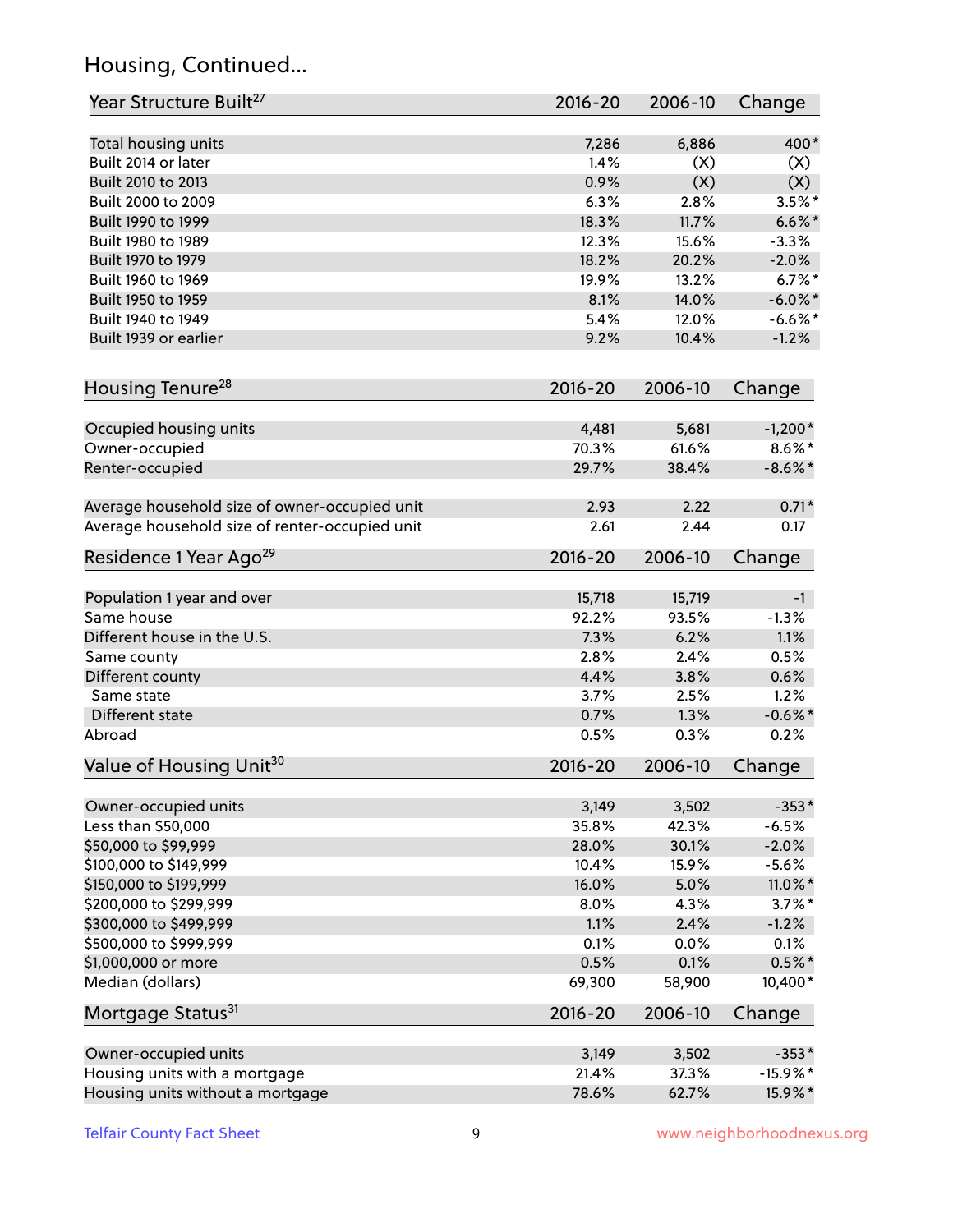# Housing, Continued...

| Selected Monthly Owner Costs <sup>32</sup>                                            | 2016-20        | 2006-10        | Change              |
|---------------------------------------------------------------------------------------|----------------|----------------|---------------------|
| Housing units with a mortgage                                                         | 673            | 1,307          | $-634*$             |
| Less than \$300                                                                       | 0.0%           | 1.7%           | $-1.7%$             |
| \$300 to \$499                                                                        | 2.4%           | 8.3%           | $-5.9%$             |
| \$500 to \$999                                                                        | 50.8%          | 65.5%          | $-14.7%$ *          |
| \$1,000 to \$1,499                                                                    | 33.0%          | 18.1%          | 14.9%*              |
| \$1,500 to \$1,999                                                                    | 11.3%          | 4.6%           | 6.7%                |
| \$2,000 to \$2,999                                                                    | 2.5%           | 1.9%           | 0.6%                |
| \$3,000 or more                                                                       | 0.0%           | 0.0%           | $0.0\%$             |
| Median (dollars)                                                                      | 937            | 775            | $162*$              |
|                                                                                       |                |                |                     |
| Housing units without a mortgage                                                      | 2,476          | 2,195          | 281                 |
| Less than \$150                                                                       | 6.9%           | 10.5%          | $-3.5%$             |
| \$150 to \$249                                                                        | 25.7%          | 32.0%          | $-6.3%$             |
| \$250 to \$349                                                                        | 21.4%<br>29.4% | 32.0%<br>16.4% | $-10.7%$ *          |
| \$350 to \$499<br>\$500 to \$699                                                      | 12.1%          | 6.8%           | 13.0%*<br>$5.2\%$ * |
| \$700 or more                                                                         | 4.6%           | 2.3%           | 2.3%                |
| Median (dollars)                                                                      | 324            | 268            | $56*$               |
| Selected Monthly Owner Costs as a Percentage of                                       | $2016 - 20$    | 2006-10        | Change              |
| Household Income <sup>33</sup>                                                        |                |                |                     |
| Housing units with a mortgage (excluding units where<br>SMOCAPI cannot be computed)   | 673            | 1,284          | $-611*$             |
| Less than 20.0 percent                                                                | 35.4%          | 46.5%          | $-11.1\%$ *         |
| 20.0 to 24.9 percent                                                                  | 13.8%          | 8.6%           | 5.3%                |
| 25.0 to 29.9 percent                                                                  | 9.2%           | 14.3%          | $-5.0%$             |
| 30.0 to 34.9 percent                                                                  | 5.5%           | 9.7%           | $-4.2%$             |
| 35.0 percent or more                                                                  | 36.1%          | 21.0%          | 15.1%*              |
| Not computed                                                                          | $\pmb{0}$      | 23             | $-23$               |
| Housing unit without a mortgage (excluding units where<br>SMOCAPI cannot be computed) | 2,406          | 2,148          | 258                 |
| Less than 10.0 percent                                                                | 59.4%          | 33.0%          | 26.4%*              |
| 10.0 to 14.9 percent                                                                  | 16.9%          | 14.8%          | 2.1%                |
| 15.0 to 19.9 percent                                                                  | 10.1%          | 17.5%          | $-7.4\%$ *          |
| 20.0 to 24.9 percent                                                                  | 4.5%           | 8.8%           | $-4.3%$             |
| 25.0 to 29.9 percent                                                                  | 1.6%           | 6.4%           | $-4.8\%$ *          |
| 30.0 to 34.9 percent                                                                  | 2.3%           | 5.7%           | $-3.4%$             |
| 35.0 percent or more                                                                  | 5.3%           | 13.9%          | $-8.6\%$ *          |
| Not computed                                                                          | 70             | 47             | 23                  |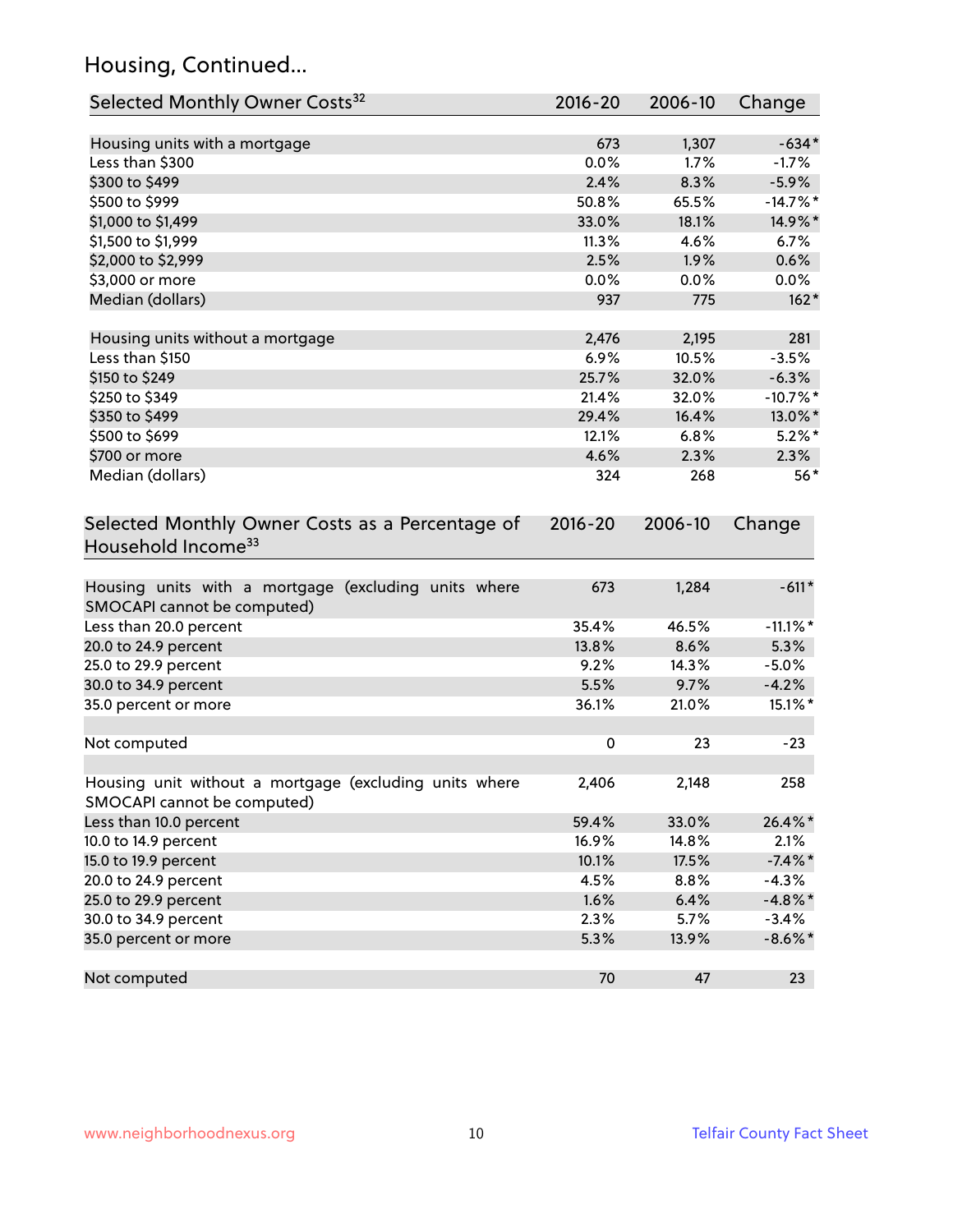# Housing, Continued...

| Gross Rent <sup>34</sup>                                                       | 2016-20     | 2006-10 | Change      |
|--------------------------------------------------------------------------------|-------------|---------|-------------|
|                                                                                |             |         |             |
| Occupied units paying rent                                                     | 1,022       | 1,672   | $-650*$     |
| Less than \$200                                                                | 2.9%        | 10.0%   | $-7.1%$     |
| \$200 to \$499                                                                 | 36.2%       | 56.0%   | $-19.8\%$ * |
| \$500 to \$749                                                                 | 46.0%       | 23.9%   | 22.1%*      |
| \$750 to \$999                                                                 | 9.9%        | 6.7%    | 3.2%        |
| \$1,000 to \$1,499                                                             | 3.4%        | 2.9%    | 0.5%        |
| \$1,500 to \$1,999                                                             | 1.6%        | 0.0%    | 1.6%        |
| \$2,000 or more                                                                | 0.0%        | 0.4%    | $-0.4%$     |
| Median (dollars)                                                               | 524         | 462     | $62*$       |
| No rent paid                                                                   | 310         | 507     | $-197$      |
| Gross Rent as a Percentage of Household Income <sup>35</sup>                   | $2016 - 20$ | 2006-10 | Change      |
|                                                                                |             |         |             |
| Occupied units paying rent (excluding units where GRAPI<br>cannot be computed) | 1,014       | 1,450   | $-436*$     |
| Less than 15.0 percent                                                         | 16.3%       | 14.4%   | 1.9%        |
| 15.0 to 19.9 percent                                                           | 5.8%        | 12.6%   | $-6.7%$     |
| 20.0 to 24.9 percent                                                           | 8.0%        | 7.1%    | $0.9\%$     |
| 25.0 to 29.9 percent                                                           | 18.7%       | 8.3%    | 10.5%*      |
| 30.0 to 34.9 percent                                                           | 5.2%        | 8.5%    | $-3.3%$     |
| 35.0 percent or more                                                           | 46.0%       | 49.2%   | $-3.2%$     |
| Not computed                                                                   | 318         | 729     | $-411*$     |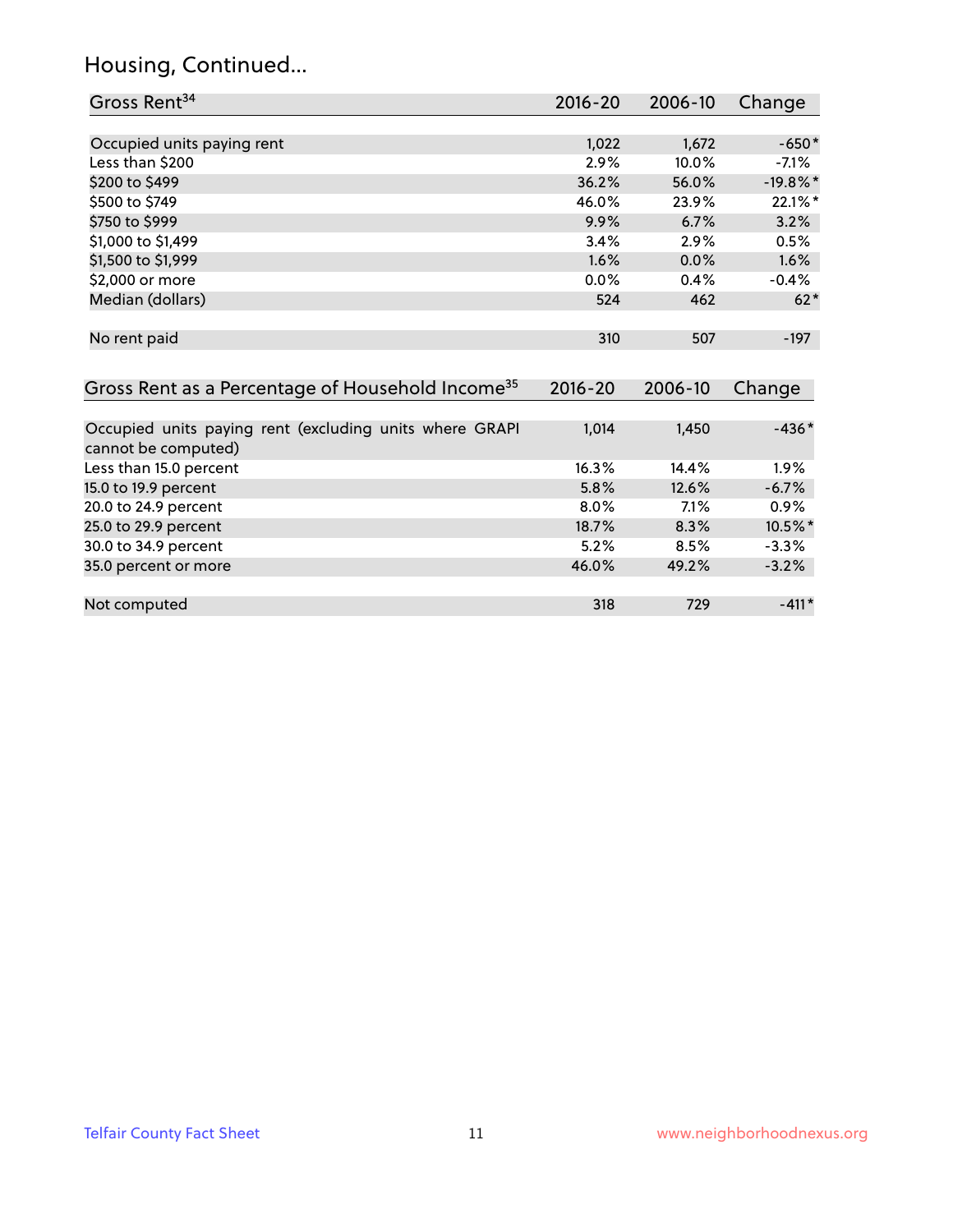# Community Involvement

| Voter Registration and Turnout <sup>36</sup> | 2020  |
|----------------------------------------------|-------|
|                                              |       |
| Active registered voters                     | 6.027 |
| Number voted in Presidential election        | 4.310 |
| Percent voted in Presidential election       | 71.5% |

### Transportation

| Commuting to Work <sup>37</sup>           | 2016-20     | 2006-10 | Change     |
|-------------------------------------------|-------------|---------|------------|
|                                           |             |         |            |
| Workers 16 years and over                 | 4,776       | 4,949   | $-173$     |
| Car, truck, or van - drove alone          | 94.1%       | 85.9%   | $8.3\%$ *  |
| Car, truck, or van - carpooled            | 2.8%        | 6.2%    | $-3.4%$    |
| Public transportation (excluding taxicab) | $0.0\%$     | $0.3\%$ | $-0.3%$    |
| Walked                                    | $1.0\%$     | $1.9\%$ | $-0.9%$    |
| Other means                               | 1.5%        | 4.6%    | $-3.1%$    |
| Worked at home                            | 0.6%        | 1.2%    | $-0.6%$    |
|                                           |             |         |            |
| Mean travel time to work (minutes)        | 26.3        | 22.0    | $4.3*$     |
|                                           |             |         |            |
| Vehicles Available <sup>38</sup>          | $2016 - 20$ | 2006-10 | Change     |
|                                           |             |         |            |
| Occupied housing units                    | 4,481       | 5,681   | $-1,200*$  |
| No vehicles available                     | 8.8%        | 14.0%   | $-5.1\%$ * |
| 1 vehicle available                       | 43.3%       | 37.5%   | 5.9%       |
| 2 vehicles available                      | 30.5%       | 31.9%   | $-1.4%$    |
| 3 or more vehicles available              | 17.3%       | 16.7%   | $0.6\%$    |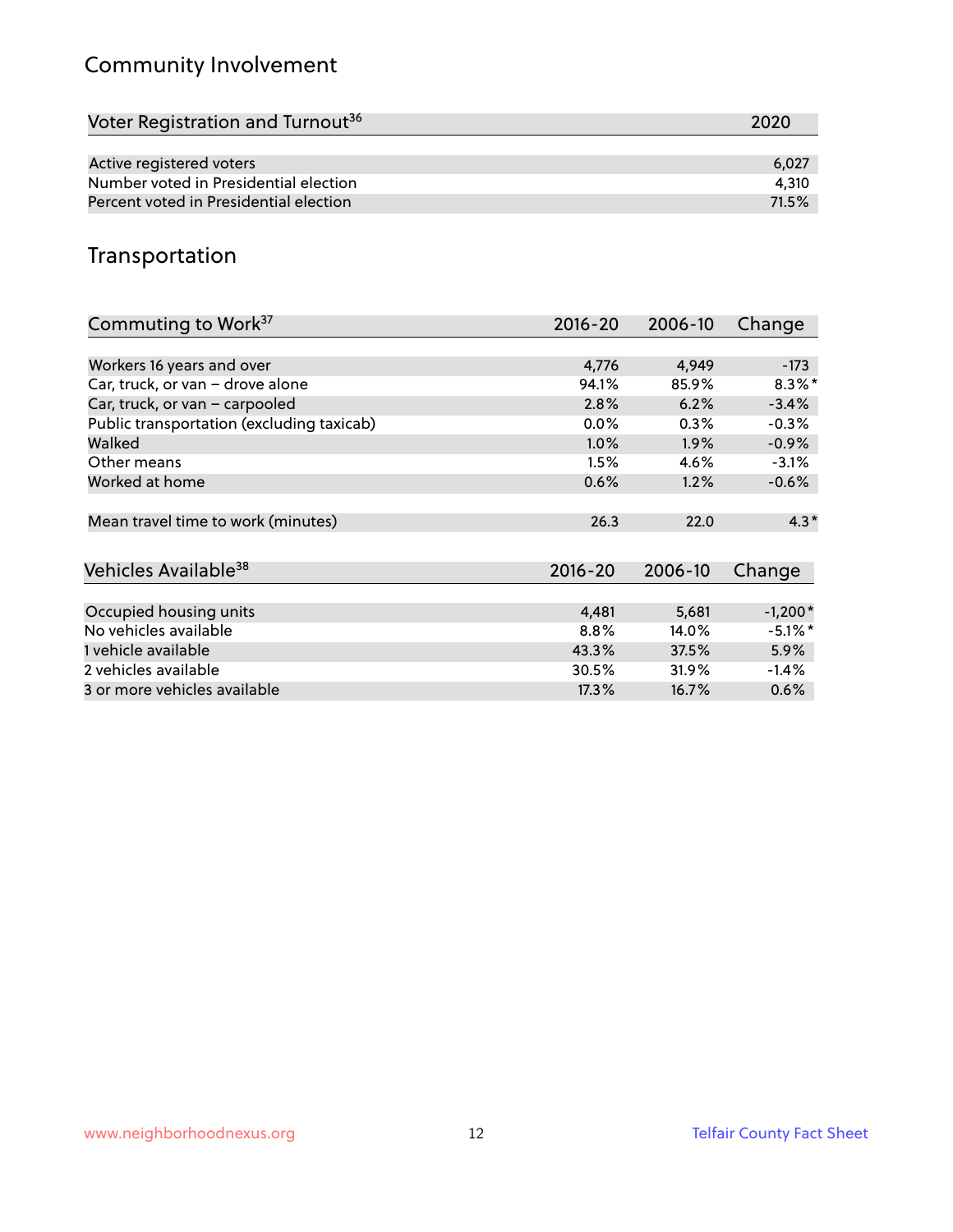#### Health

| Health Insurance coverage <sup>39</sup> | 2016-20 |
|-----------------------------------------|---------|
|-----------------------------------------|---------|

| Civilian Noninstitutionalized Population                | 12,696 |
|---------------------------------------------------------|--------|
| With health insurance coverage                          | 90.4%  |
| With private health insurance coverage                  | 52.5%  |
| With public health coverage                             | 48.2%  |
| No health insurance coverage                            | 9.6%   |
| Civilian Noninstitutionalized Population Under 19 years | 2,730  |
| No health insurance coverage                            | 1.1%   |
| Civilian Noninstitutionalized Population 19 to 64 years | 7,279  |
| In labor force:                                         | 4,557  |
| Employed:                                               | 4,517  |
| With health insurance coverage                          | 88.3%  |
| With private health insurance coverage                  | 65.0%  |
| With public coverage                                    | 8.5%   |
| No health insurance coverage                            | 11.7%  |
| Unemployed:                                             | 40     |
| With health insurance coverage                          | 67.5%  |
| With private health insurance coverage                  | 65.0%  |
| With public coverage                                    | 2.5%   |
| No health insurance coverage                            | 32.5%  |
| Not in labor force:                                     | 2,722  |
| With health insurance coverage                          | 77.8%  |
| With private health insurance coverage                  | 32.1%  |
| With public coverage                                    | 55.8%  |
| No health insurance coverage                            | 22.2%  |

# **Health Factors Most Recent** And The Control of the Control of The Control of The Control of The Control of The Control of The Control of The Control of The Control of The Control of The Control of The Control of The Contr

| Premature Death (YPLL before age 75 per 100,000 population, age-adjusted) <sup>40</sup> | 10,746.3 |
|-----------------------------------------------------------------------------------------|----------|
| Average number of Physically Unhealthy Days <sup>41</sup>                               | 5.7      |
| Average number of Mentally Unhealthy Days <sup>42</sup>                                 | 5.6      |
| Low Birthweight Births <sup>43</sup>                                                    | $14.3\%$ |
| Diabetes Prevalence <sup>44</sup>                                                       | 16.7%    |
| HIV Prevalence (per 100,000 population) <sup>45</sup>                                   | 596.0    |
| Rate, Deduplicated ER Visits for Asthma, Ages 0-17 <sup>46</sup>                        | 573.3    |